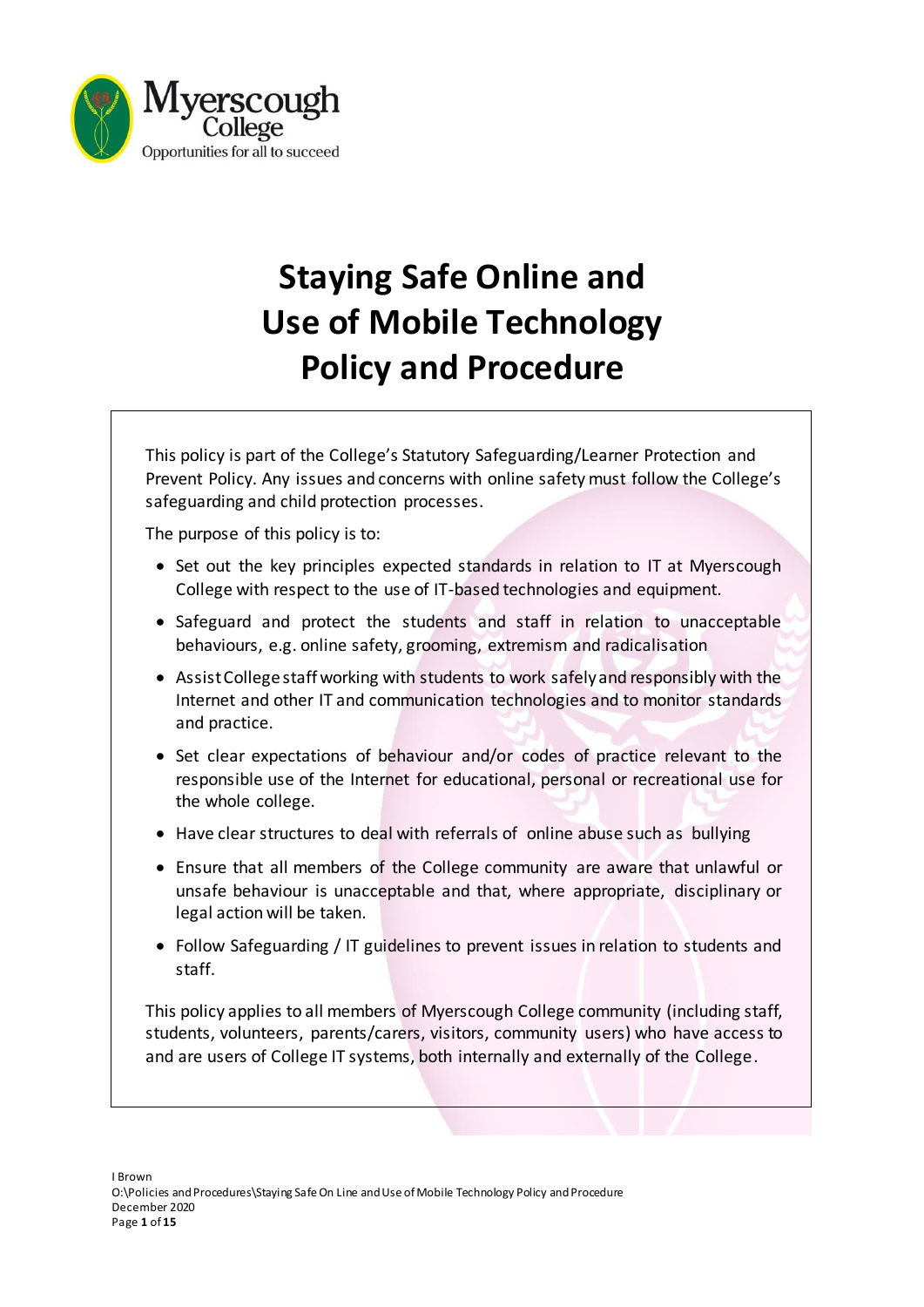## **1. Introduction and Overview**

**2.**

The main areas of risk for our College community can be summarised as follows:

#### **Content**

- Exposure to inappropriate content
- Lifestyle websites promoting harmful behaviours
- Confirmation and validation of access to appropriate online resources

#### **Contact**

Inappropriate online contact including:

- Grooming,sexual exploitation, radicalisation, extremism etc.
- Online bullying in any form
- Social or commercial identity theft, including passwords etc.

#### **Conduct**

- Aggressive behaviours (bullying)
- Privacy issues, including disclosure of personal information
- Digital footprint and online reputation
- Health and well-being (amount of time spent online, gambling, body image)
- Sexting
- Coercing

plus, many others.

#### **Roles and Responsibilities**

| Role                                           | <b>Key Responsibilities</b>                                                                                                                                                                                                                                                                                                                                                                                                                                                                                                                                                                                                                                                                                                                                         |  |  |  |
|------------------------------------------------|---------------------------------------------------------------------------------------------------------------------------------------------------------------------------------------------------------------------------------------------------------------------------------------------------------------------------------------------------------------------------------------------------------------------------------------------------------------------------------------------------------------------------------------------------------------------------------------------------------------------------------------------------------------------------------------------------------------------------------------------------------------------|--|--|--|
| Principalship and<br>Senior Leadership<br>Team | Must be adequately trained in safeguarding and prevent, in line with<br>statutory guidance and relevant legislation; including KCSIE 2016 and<br>Counter Terrorism Security Awareness 2015 (Prevent legislation)<br>• To promote a 'safeguarding' culture, ensuring that online safety is fully<br>integrated with whole College<br>• To take overall responsibility for online safety provision<br>• To take overall responsibility for data management and information<br>security ensuring College's provision follows best practice in all areas<br>including information handling<br>• To ensure the College uses appropriate IT systems and services<br>• To be responsible for ensuring that all staff receive suitable training to<br>carry out their roles |  |  |  |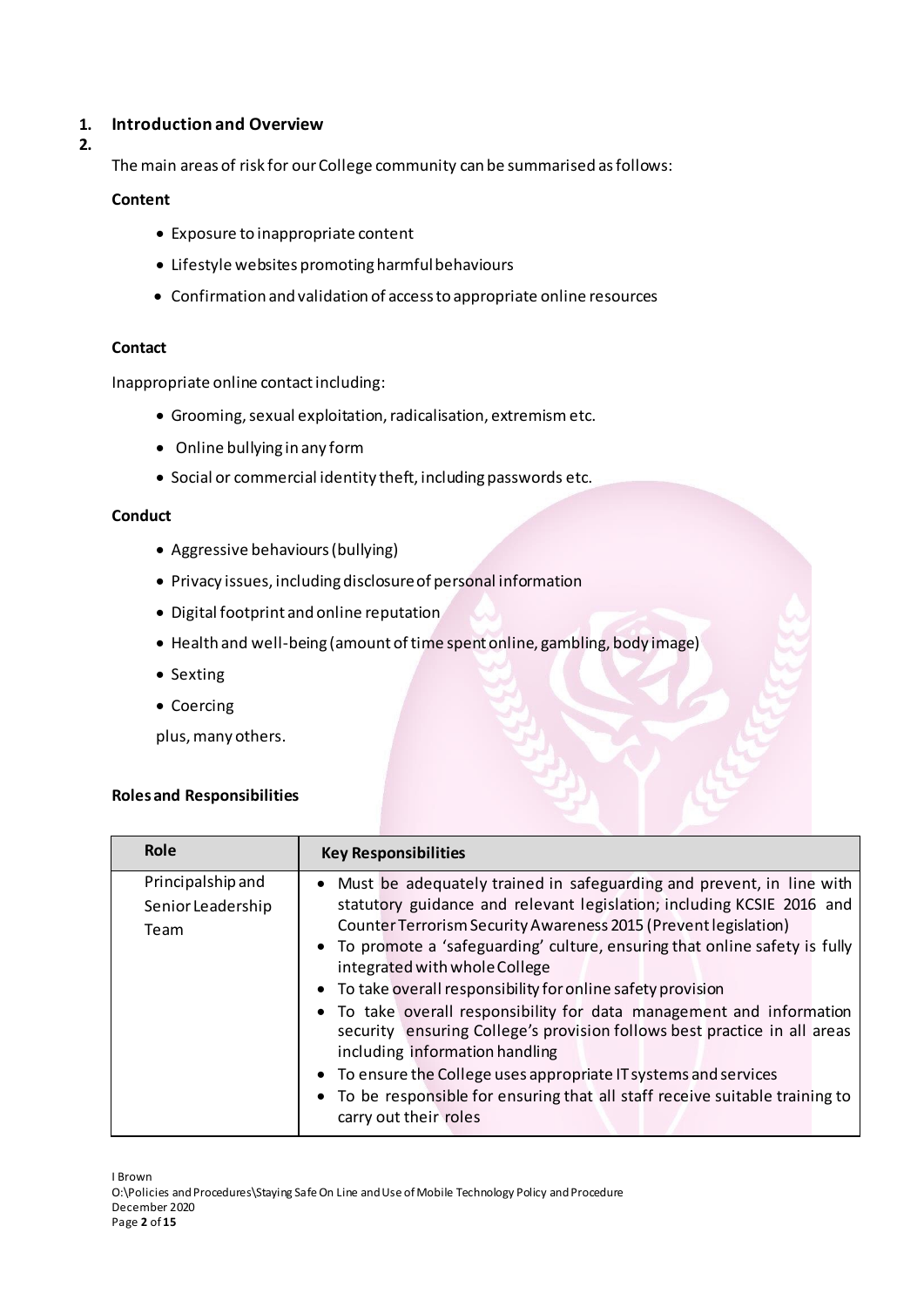| Role                                                                                                 | <b>Key Responsibilities</b>                                                                                                                                                                                                                                                                                                                                                                                                                                                                                                                                                                                                                                                                                                                                                                                                                                                                                                                                                                                                                                                                                                                                                                                                                                                                                                                                                                                                                                                                                                                                                                                                                                                                                                                                                                                                                                                                                                                                                                                                                                                                                                                                                                |  |  |  |
|------------------------------------------------------------------------------------------------------|--------------------------------------------------------------------------------------------------------------------------------------------------------------------------------------------------------------------------------------------------------------------------------------------------------------------------------------------------------------------------------------------------------------------------------------------------------------------------------------------------------------------------------------------------------------------------------------------------------------------------------------------------------------------------------------------------------------------------------------------------------------------------------------------------------------------------------------------------------------------------------------------------------------------------------------------------------------------------------------------------------------------------------------------------------------------------------------------------------------------------------------------------------------------------------------------------------------------------------------------------------------------------------------------------------------------------------------------------------------------------------------------------------------------------------------------------------------------------------------------------------------------------------------------------------------------------------------------------------------------------------------------------------------------------------------------------------------------------------------------------------------------------------------------------------------------------------------------------------------------------------------------------------------------------------------------------------------------------------------------------------------------------------------------------------------------------------------------------------------------------------------------------------------------------------------------|--|--|--|
| Designated Senior<br>Lead (DSL)<br>Designated Senior<br>Persons (DSPs)                               | • To be aware of procedures to be followed in the event of a serious online<br>safety incident<br>Ensure suitable risk assessments are undertaken so the curriculum meets<br>the needs of students, including promotion of fundamental British and<br><b>College Values</b><br>Ensure curriculum and tutorial resources include information and guidance<br>to prevent risk of students being radicalised or subject to extremism or<br>any form of grooming<br>To regularly monitor and review related policies and procedures<br>• To ensure that there is a system in place to monitor and support staff who<br>carry out internal online safety procedures, e.g. IT staff<br>To ensure Governors are regularly updated on the nature and effectiveness<br>of the College's arrangements for safeguarding and Prevent<br>To ensure the College website includes relevant information for the<br>$\bullet$<br>community<br>Take day to day responsibility for online safety issues. The DSP Safeguarding<br>$\bullet$<br>and Prevent Steering Group will review the College's online safety<br>policy/documents and related practice<br>Promote an awareness and commitment to online safety throughout the<br>٠<br>College community<br>Ensure that British Values and online safety education is promoted and<br>$\bullet$<br>embedded within the curriculum<br>DSL meets Safeguarding / Prevent Governor on a regular basis and reports<br>٠<br>on related areas of activity. DSL reports to Principalship on a monthly basis.<br>Director of IT and MIS meets Deputy Principal - Resources on a weekly basis<br>To ensure that all staff are aware of the procedures that need to be<br>$\bullet$<br>followed in the event of any online safety disclosure<br>To ensure that online incidents are recorded and actioned on the Student<br>$\bullet$<br>Support Register (SSR)<br>Co-ordinate related training and ensure CPD records are updated<br>$\bullet$<br>• Provide advice for all staff and students<br>Ensure student surveys / student feedback includes online safety issues and<br>an awareness of Prevent<br>Liaise with the Local Authority and relevant agencies<br>٠ |  |  |  |
|                                                                                                      | DSPs are regularly updated in online safety issues and legislation, and are<br>$\bullet$<br>aware of the potential for serious child protection concerns                                                                                                                                                                                                                                                                                                                                                                                                                                                                                                                                                                                                                                                                                                                                                                                                                                                                                                                                                                                                                                                                                                                                                                                                                                                                                                                                                                                                                                                                                                                                                                                                                                                                                                                                                                                                                                                                                                                                                                                                                                   |  |  |  |
| Governors/<br>Safeguarding &                                                                         | To be informed that the College has in place policies and practices to keep<br>٠<br>students and staff safe online                                                                                                                                                                                                                                                                                                                                                                                                                                                                                                                                                                                                                                                                                                                                                                                                                                                                                                                                                                                                                                                                                                                                                                                                                                                                                                                                                                                                                                                                                                                                                                                                                                                                                                                                                                                                                                                                                                                                                                                                                                                                         |  |  |  |
| <b>Prevent Governor</b>                                                                              | To support the DSL / DSPs<br>$\bullet$                                                                                                                                                                                                                                                                                                                                                                                                                                                                                                                                                                                                                                                                                                                                                                                                                                                                                                                                                                                                                                                                                                                                                                                                                                                                                                                                                                                                                                                                                                                                                                                                                                                                                                                                                                                                                                                                                                                                                                                                                                                                                                                                                     |  |  |  |
| The role of the Safeguarding / Prevent Governor will include regular review<br>meetings with the DSL |                                                                                                                                                                                                                                                                                                                                                                                                                                                                                                                                                                                                                                                                                                                                                                                                                                                                                                                                                                                                                                                                                                                                                                                                                                                                                                                                                                                                                                                                                                                                                                                                                                                                                                                                                                                                                                                                                                                                                                                                                                                                                                                                                                                            |  |  |  |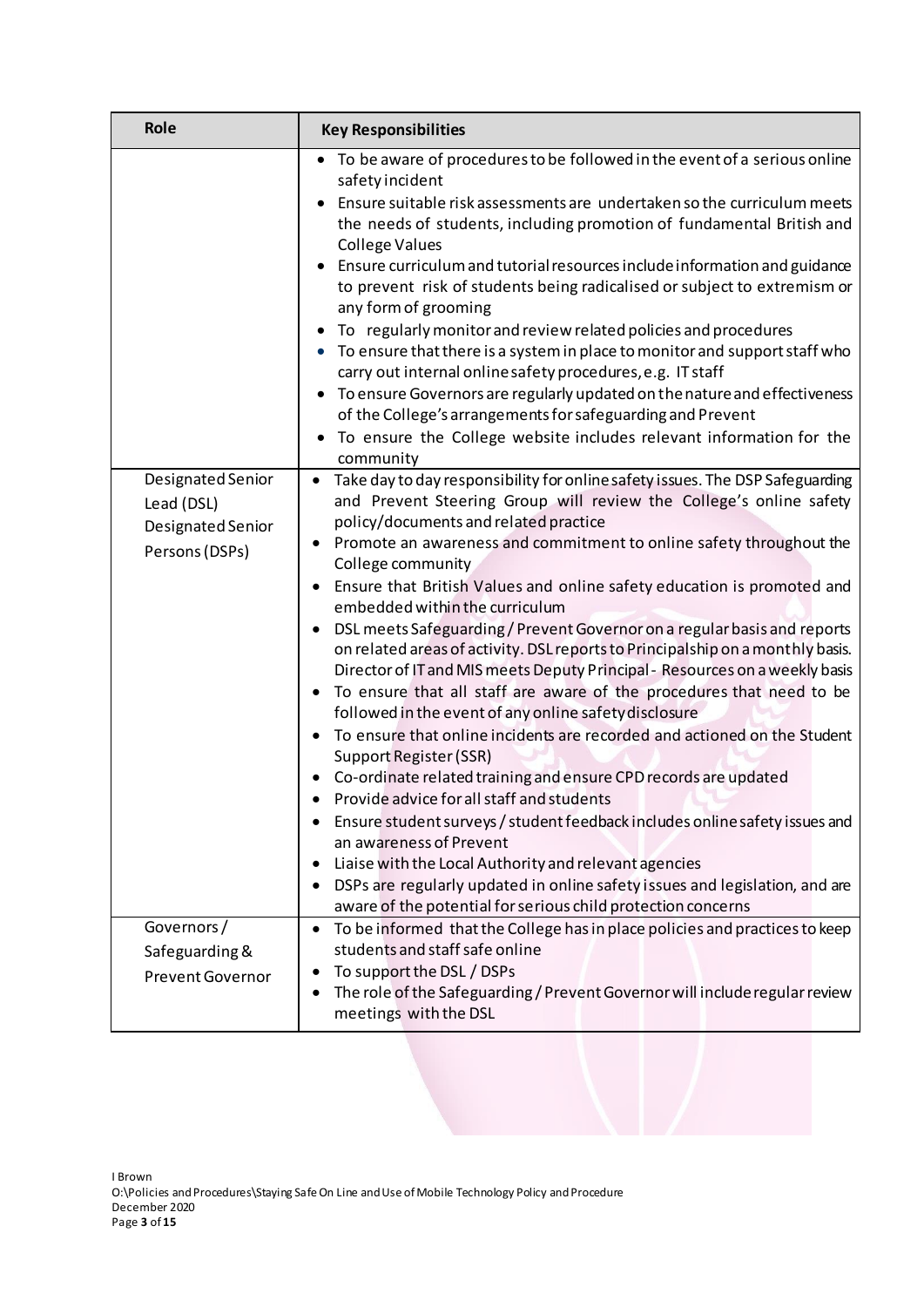| <b>Role</b>             | <b>Key Responsibilities</b>                                                                                                                                                                                                                                                     |  |  |  |
|-------------------------|---------------------------------------------------------------------------------------------------------------------------------------------------------------------------------------------------------------------------------------------------------------------------------|--|--|--|
| Curriculum              | To oversee the embedding and delivery of the online safety element into<br>$\bullet$                                                                                                                                                                                            |  |  |  |
| <b>Managers Meeting</b> | the curriculum e.g. My Safety and My Wellbeing                                                                                                                                                                                                                                  |  |  |  |
|                         | To support promotion and embedding of fundamental British Values<br>$\bullet$                                                                                                                                                                                                   |  |  |  |
| IT Support              | To report online safety related issues that come to their attention, to the<br>$\bullet$<br>Designated Senior Person<br>To manage the College's computer systems, ensuring:                                                                                                     |  |  |  |
|                         | - College password process is strictly adhered to                                                                                                                                                                                                                               |  |  |  |
|                         | - systems are in place for misuse detection and malicious attack                                                                                                                                                                                                                |  |  |  |
|                         | (e.g. keeping virus protection up to date)                                                                                                                                                                                                                                      |  |  |  |
|                         | - access controls exist to protect personal and sensitive information<br>held on College devices                                                                                                                                                                                |  |  |  |
|                         | - the College's process on web filtering is applied and updated on a<br>regular basis                                                                                                                                                                                           |  |  |  |
|                         | • Awareness of the College's IT policy, procedures and technical information<br>in order to effectively carry out their role and to inform and update others                                                                                                                    |  |  |  |
|                         | of any related concerns                                                                                                                                                                                                                                                         |  |  |  |
|                         | That the use of College technology and online platforms are regularly<br>$\bullet$<br>monitored and that any misuse/attempted misuse is reported to the DSP's                                                                                                                   |  |  |  |
|                         | To ensure appropriate backup procedures and disaster recovery plans are<br>in place                                                                                                                                                                                             |  |  |  |
|                         | To keep up-to-date documentation of the College's online security and<br>technical procedures                                                                                                                                                                                   |  |  |  |
| <b>Business Support</b> | To ensure that the data they manage is accurate and up-to-date<br>$\bullet$                                                                                                                                                                                                     |  |  |  |
| and Data Teams          | Ensure best practice in information management. i.e. have appropriate<br>$\bullet$<br>access controls in place, that data is used, transferred and deleted in-line<br>with data protection requirements                                                                         |  |  |  |
|                         | The College must be registered with Information Commissioner<br>$\bullet$                                                                                                                                                                                                       |  |  |  |
| <b>Teaching Staff</b>   | To embed online safety in the curriculum and promote British Values<br>$\bullet$                                                                                                                                                                                                |  |  |  |
|                         | To ensure that students are fully aware of their responsibilities including<br>$\bullet$<br>research appropriately relating to electronic content such as<br>using<br>copyright laws                                                                                            |  |  |  |
| All Staff, Volunteers   | To read, understand, sign and adhere to the College Staff Acceptable Use                                                                                                                                                                                                        |  |  |  |
| and Contractors         | Policy, and understand any updates annually. The AUP is signed by new<br>staff on induction                                                                                                                                                                                     |  |  |  |
|                         | To report any suspected misuse or problem to the Designated Senior<br>Person (DSP)                                                                                                                                                                                              |  |  |  |
|                         | To maintain an awareness of current online safety issues and guidance e.g.<br>through CPD                                                                                                                                                                                       |  |  |  |
|                         | To model safe, responsible and professional behaviours in their own use of<br>٠<br>technology                                                                                                                                                                                   |  |  |  |
|                         | <b>Staff Leavers:</b>                                                                                                                                                                                                                                                           |  |  |  |
|                         | At the end of the period of employment/volunteering to return any<br>equipment or devices loaned by the College. This will include leaving PIN<br>numbers, IDs and passwords to allow devices to be reset, or meeting with<br>line manager and Desktop Support Team as required |  |  |  |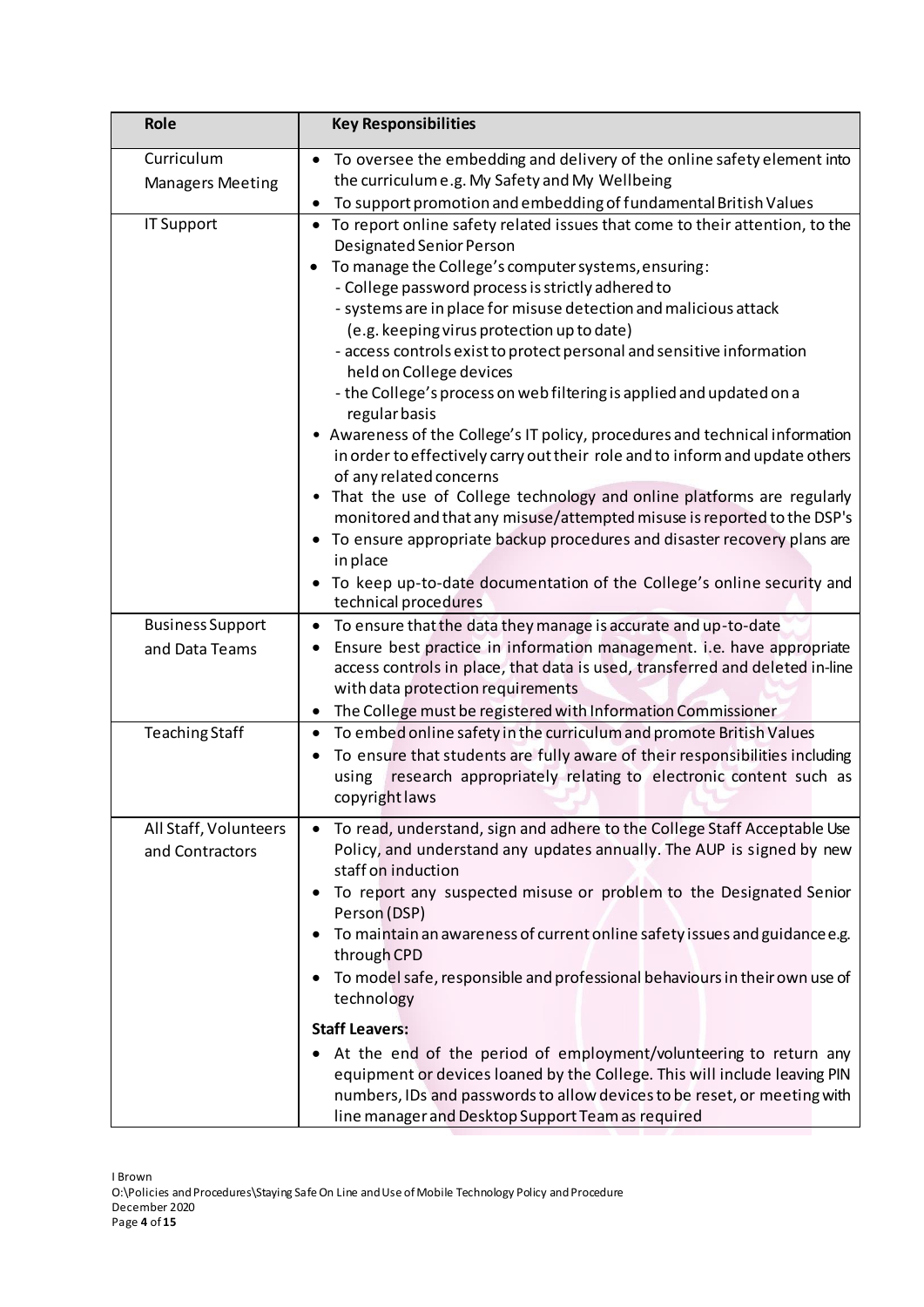| Role           | <b>Key Responsibilities</b>                                                                                                                                                                                          |
|----------------|----------------------------------------------------------------------------------------------------------------------------------------------------------------------------------------------------------------------|
| Students       | Read, understand, sign and adhere to the Student Acceptable Use Policy<br>annually                                                                                                                                   |
|                | To understand the importance of reporting abuse, misuse or access to<br>inappropriate materials                                                                                                                      |
|                | To know what action to take if they or someone they know feels worried or<br>$\bullet$<br>vulnerable when using online technology                                                                                    |
|                | To understand the importance of adopting safe be haviours and good online<br>$\bullet$<br>safety practice when using digital technologies out of College and realise                                                 |
|                | that the College's Online Safety Policy covers their actions online at any<br>location                                                                                                                               |
|                | To contribute to any Learner Voice survey that gathers information of their<br>$\bullet$<br>online experiences                                                                                                       |
| Parents/Carers | To have an awareness that the College manages online and IT resources<br>٠<br>and developments to ensure learners stay safe                                                                                          |
|                | To consult with the College if they have any concerns about any learners<br>$\bullet$<br>use of technology                                                                                                           |
|                | To support the College in promoting online safety and endorse the<br>$\bullet$<br>Acceptable Use Agreement which includes the learners' use of the intemet<br>and the College's use of photographic and video images |

#### **Communication:**

The policy will be communicated to staff/students/community in the following ways:

- Via the College intranet
- Via the Child Protection and Safeguarding Policy and Procedure on the website and intranet
- Policy to be referenced during induction for new staff
- Regular updates and training on online safety for all staff, including Safeguarding refresher
- Acceptable Use Policy discussed with staff and students at the start of each academic year. Acceptable Use Policy to be made available to the whole student community during timetabled IT inductions

#### **Handling Incidents:**

- The College will take all reasonable precautions to ensure online safety
- Staff and students are given information about expectations, IT acceptable use and related consequences including discipline where appropriate
- Designated Senior Person (DSP) acts as first point of contact for any incident
- Any suspected online risk or infringement is reported to DSP as soon as possible following reporting systems
- Any concern about staff misuse is always referred directly to the Designated Senior Person, unless the concern is about a DSP, in which case the complaint is referred to the Principal/Safeguarding Governor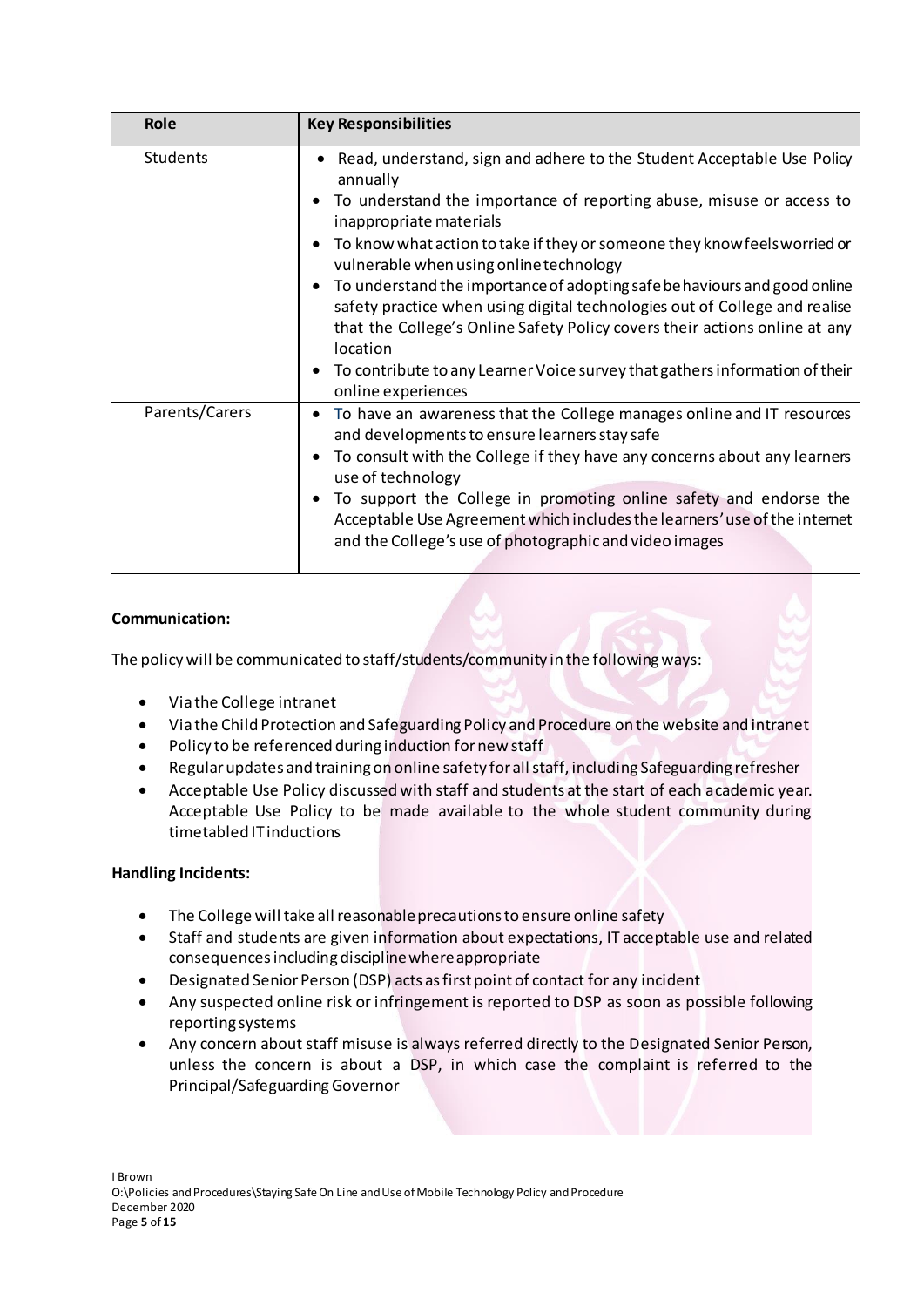#### **Review and Monitoring**

The Online Safety Policy is referenced within other College policies.

The online safety policy will be reviewed annually or when any significant changes occur with regard to the technologies in use within the College or new legislation.

The policy will be promoted accordingly and reviewed by the Safeguarding and Prevent Steering Group. All amendments to the College Online Safety Policy and Procedure will be disseminated to all members of staff and students.

#### **2. Education and Curriculum**

#### **Student Online Safety Curriculum**

The College:

- Has a clear, progressive online safety education programme embedded as part of the curriculum. This covers a range of skills and behaviours appropriate to student age and experience
- Will remind students about their responsibilities through the Student Acceptable Use Policy
- Ensures staff are aware of their responsibility to model safe and responsible behaviour in their own use of technology, e.g. use of passwords, logging-off, use of content, research skills, copyright - inside and outside of the College
- Ensures that staff and students understand issues around plagiarism; how to check copyright and also know that they must respect and acknowledge copyright/intellectual property rights

#### **Staff and Governor Training**

This College:

- Makes regular training available to staff on online safety and provides regular advice
- As part of the induction process, all new staff, including volunteers and those on work experience have IT information and guidelines explained

#### **Parent/Carer Awareness and Training**

This College:

• Provides information for parents/carers which includes online safety

#### **3. Expected Conduct and Incident Management**

#### **Expected Conduct**

In this College, all users: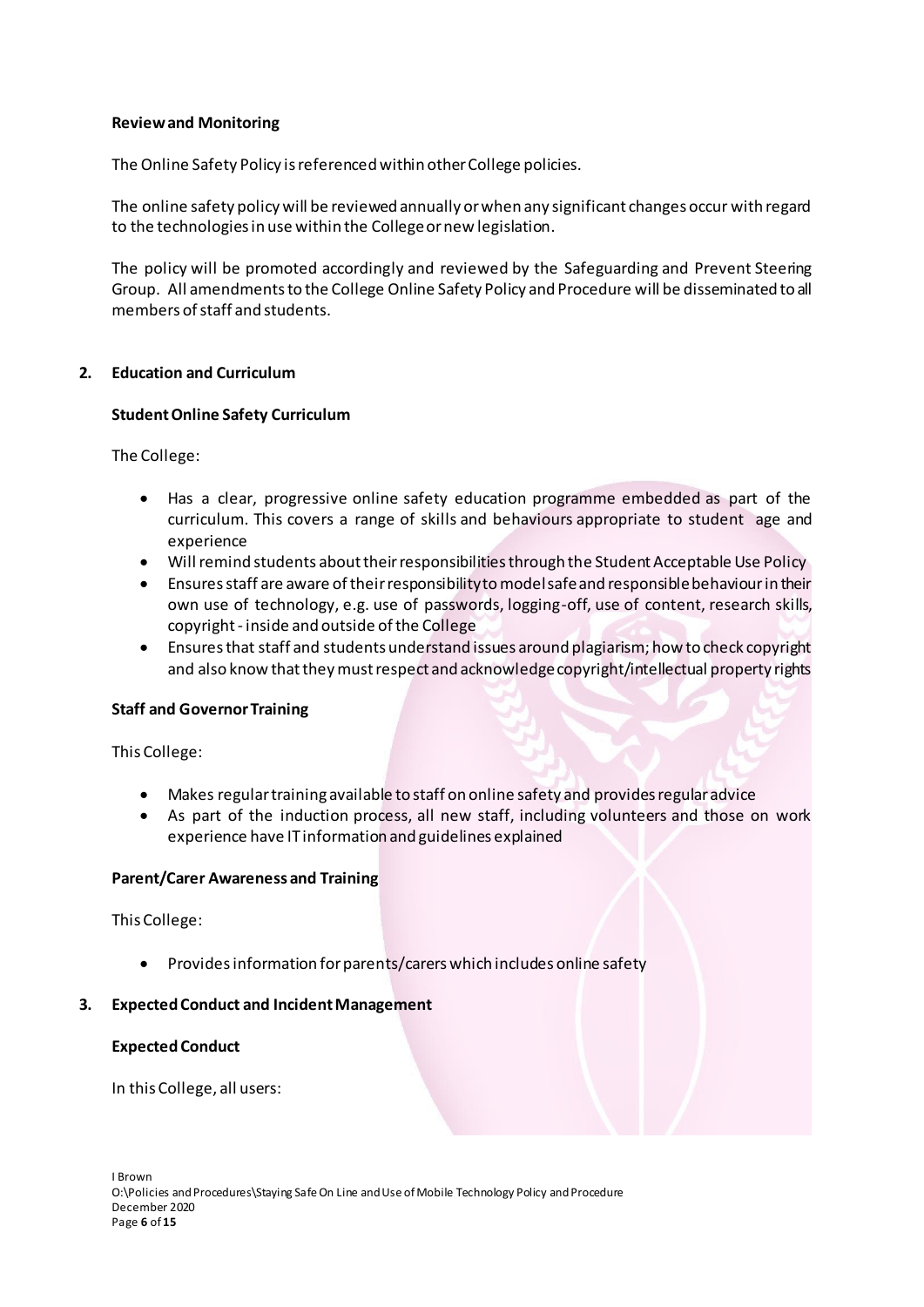- Are responsible for using the College IT and communication systems in accordance with the relevant Acceptable Use Policy
- Understand the significance of misuse or access to inappropriate materials and are aware of the consequences
- Understand it is essential to reporting any form of abuse, misuse or access to inappropriate materials and know how to do so
- Understand the importance of adopting good online safety practice when using digital technologies in and out of College
- Know and understand College policies on the use of mobile and hand held devices including cameras, tablets (iPads and other related equipment) and mobile phones

#### **Staff, Volunteers and Contractors**

- Know to be vigilant in the supervision of students at all times, as far as is reasonable, and use common-sense strategies in learning resource areas where older students have more flexible access
- Know to take professional, reasonable precautions when working with students, previewing websites before use; using age-appropriate search engines where more open Internet searching is required with vulnerable individuals

## **Parents/Carers**

• Should know and understand that the College has rulesand guidelines for the appropriate use of IT and will take appropriate action when required

#### **Incident Management**

In this College:

- There is strict monitoring and application of the online safety policy and action will be taken as necessary. All members of the College are encouraged to be vigilant in reporting issues, in the confidence that issues will be dealt with quickly and sensitively, through the College's processes
- Support is actively sought from other agencies as needed (i.e. the local authority, UK Safer Internet Centre helpline, CEOP, Prevent Officer, Police) in dealing with online safety issues
- Monitoring and reporting of online safety incidents takes place and contributes to developments in policy and practice in online safety within the College
- Parents/Carers are specifically informed of online safety incidents involving young people when appropriate
- The Police will be contacted if one of our staff or students receives online communication that we consider is particularly disturbing or breaks the law
- We will immediately refer any suspected illegal material to the appropriate authorities Police, Internet Watch Foundation and inform other appropriate authorities including Channel as necessary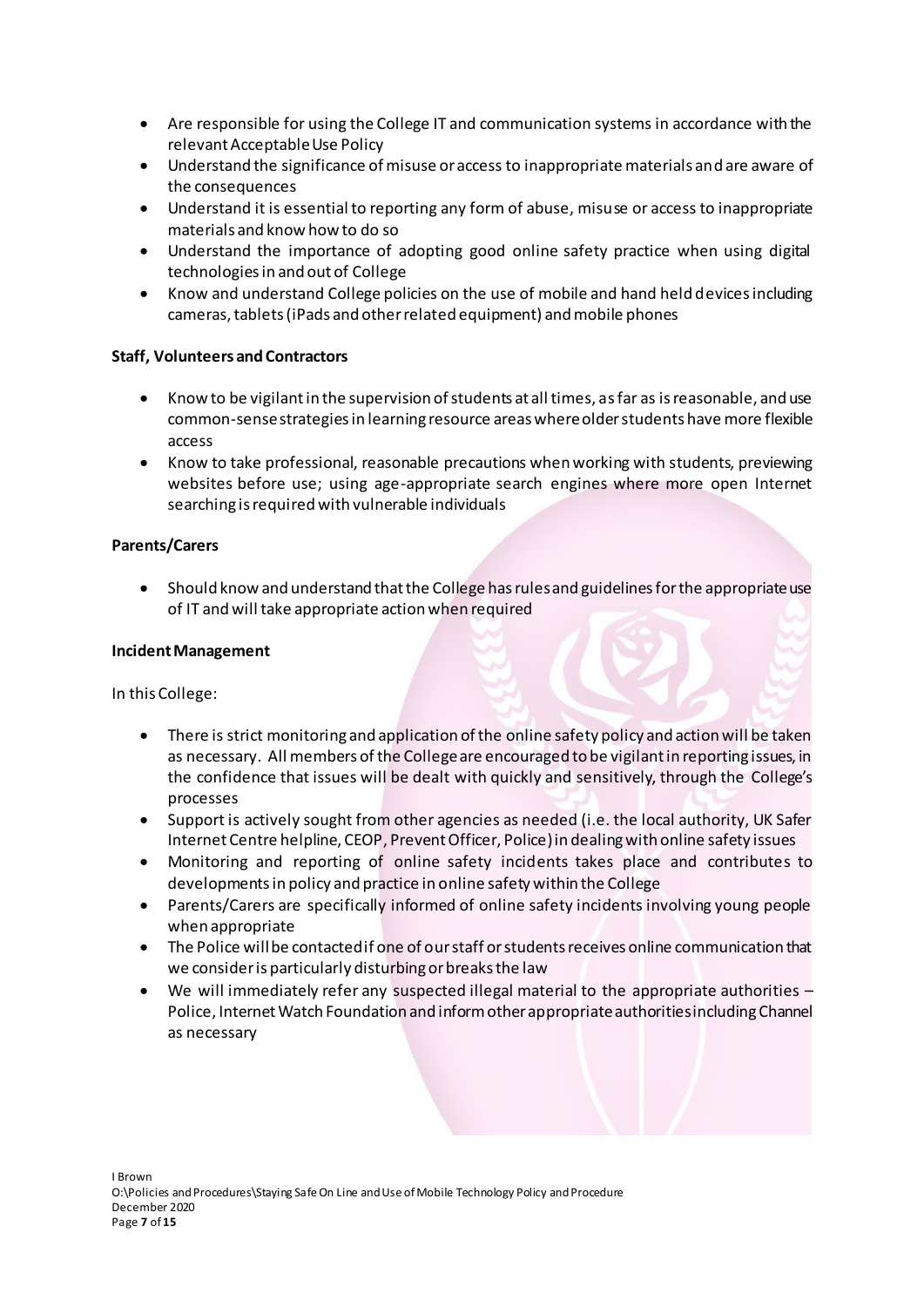# **4. Managing IT and Communication System**

## **Internet Access, Security (Virus Protection) and Filtering**

This College:

- Informs all users that Internet/email use is monitored
- Has the educational filtered secure broadband connectivity through JaNet
- Adopts JaNet AUPs and ISP filtering system which blocks sites that fall into categories (e.g. adult content, race hate, gambling)
- Ensures network health is monitored through use of anti-virus software
- Enforces local web filtering through the Firewall. Any changes to the filtering policy are logged and only approved by staff with the appropriate status
- Works in partnership with appropriate authorities to ensure any concerns about the systems are communicated so that procedures remain robust and protect students and staff

## **Network Management (User Access, Backup)**

This College:

- Uses individual, audited log-ins for all users
- Uses guest accounts occasionally for external or short term visitors for temporary access to appropriate services
- Uses 'remote' management access tools for anonymous control of workstations / viewing users / setting-up applications and internet web sites, where appropriate
- Has additional local network monitoring and auditing software installed
- Ensures the network management team is up-to-date with patch management and security policies
- Has an agreed schedule for the back-up of College data
- Storage of all data within the College will conform to the EU and UK data protection requirements; storage of data online, will conform to th[e EU data protection directive](http://en.wikipedia.org/wiki/Data_Protection_Directive) where storage is hosted within the EU

To ensure the network is used safely, this College:

- Ensures staff read the College's Staying Safe Online and Use of Mobile Technology Policy and Procedure. Following this, they are set-up with internet, email access and network access. Online access to service is through a unique, audited username and password. The same credentials are used to access the College's network
- All students have their own unique username and password which gives them access to the internet and other services;
- Makes clear that no one should log on as another user and makes clear that students should never be allowed to log-on or use teacher and staff logins
- Staff and students are expected to save work on their M365 OneDrive and access files and data from these areas
- Requires all users to log off when they have finished working or are leaving the computer unattended
- Ensures all equipment owned by the College and/or connected to the network has up to date virus protection

I Brown O:\Policies and Procedures\Staying Safe On Line and Use of Mobile Technology Policy and Procedure December 2020 Page **8** of **15**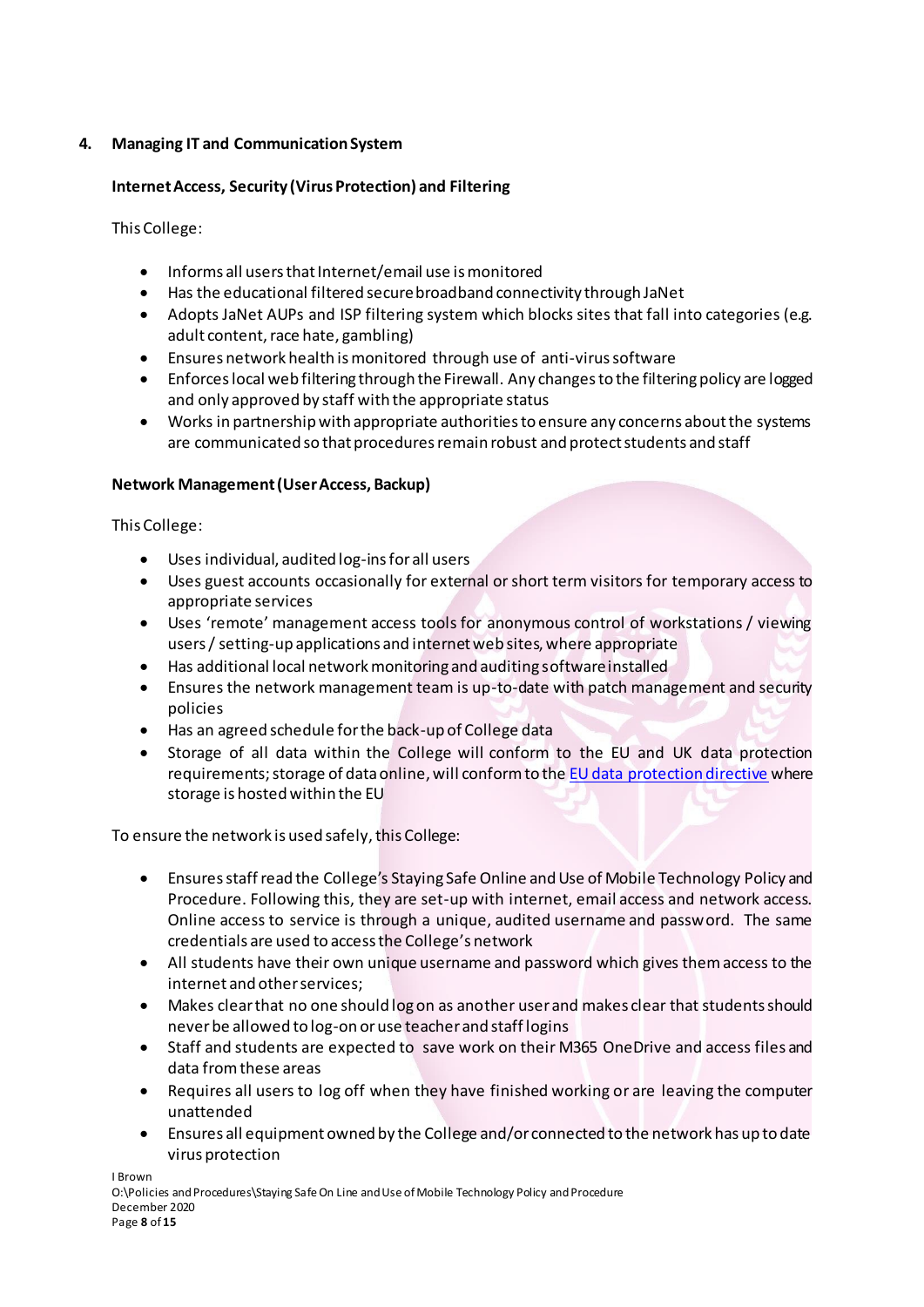- Makes clear that staff are responsible for ensuring that any computer or laptop loaned to them by the College, is used primarily to support their professional responsibilities
- Maintains equipment to ensure Health and Safety is followed
- Ensures that access to the College's network resources from remote locations by staff is audited and restricted and access is only through College approved systems
- Does not allow any outside agencies to access our network remotely, except where there is a clear professional need, and then access is audited restricted and is only through approved systems
- Has a clear disaster recovery system in place that includes a secure, remote back up of data
- The wireless network is secured to industry standard enterprise security level, suitable for educational use;
- All IT and communications systems are installed professionally and regularly reviewed to ensure they meet health and safety standards

## **Password Policy**

- This College makes it clear that staff and students must always keep their passwords private, must not share with others; If a password is compromised the IT Department should be notified immediately
- All staff have their own unique username and private passwords to access College systems. Staff are responsible for keeping their password(s) private
- We require staff to change their passwords every 90 days

## **Email**

## This College:

- Provides staff with an email account for their professional use
- Will contact the Police if one of our staff or students receives an email that we consider is particularly disturbing or breaks the law
- Will ensure that email accounts are maintained and up to date
- Uses a number of technologies to help protect users and systems in the College, including end user device anti-virus products, email filtering and sandbox detection for malware

## **Students**

• Students are taught about the online safety and how to access on line systems both in College and at home.

## **Staff**

- Staff will use College on line systems for professional purposes only
- Staff will never use email to transfer staff or student personal data outside of the network. 'Protect-level' data should never be transferred by email. If there is no secure file transfer solution available for the situation, then the data / file must be protected with security encryption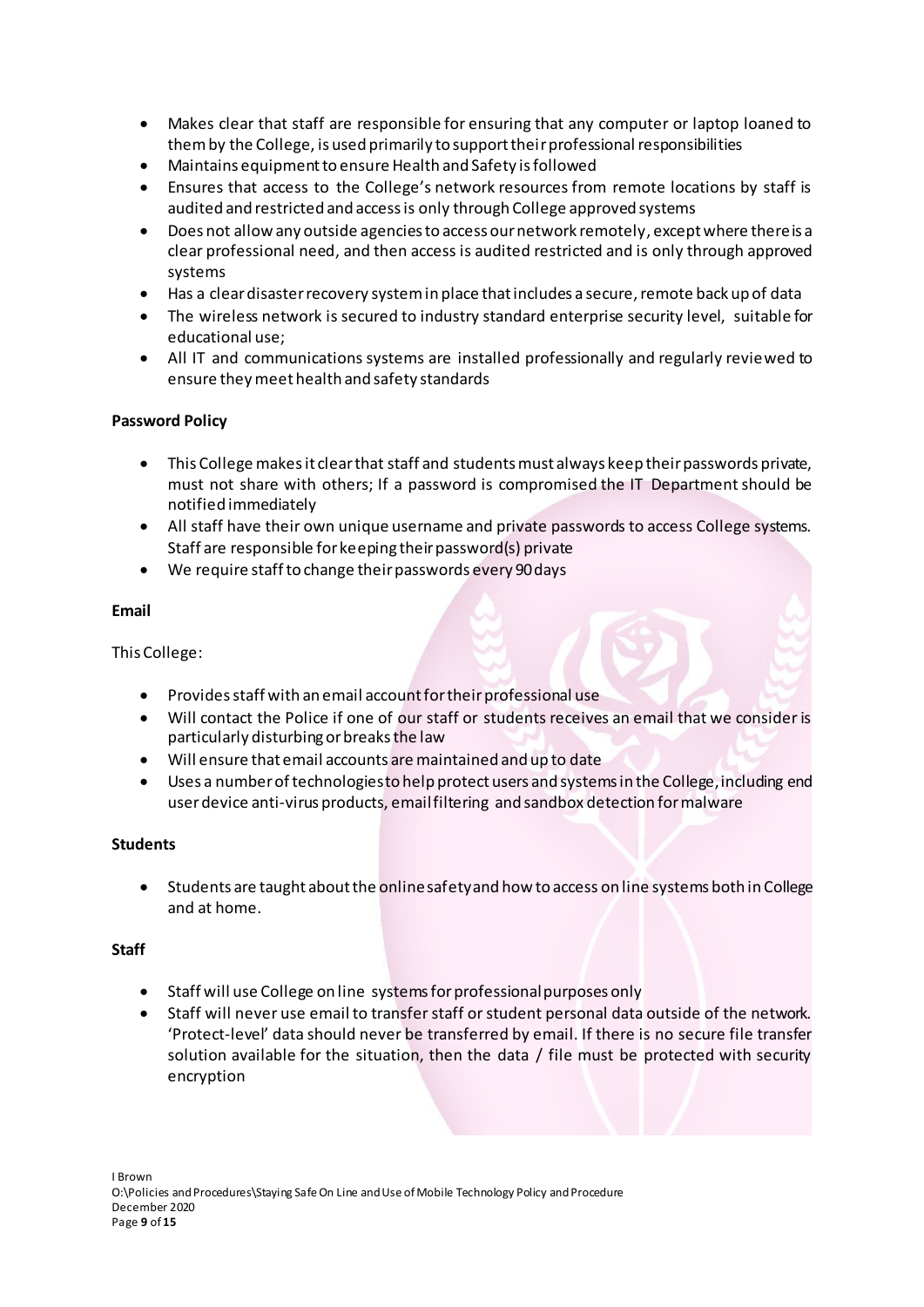## **College Website**

- The Strategic Planning Group, takes overall responsibility to ensure that the website content is accurate and the quality of presentation is maintained;
- The College website complies with statutory requirements
- The majority of the website content is the College's own work; where other sites are published or linked to, we credit the sources used and state clearly the author's identity or status

## **Cloud Environments**

- Uploading of information onto the College's online learning space is shared between different staff members according to their responsibilities
- Photographs and videos uploaded onto the College's online environment will only be accessible by members of the College community
- In College, students are only able to upload and publish within College approved 'Cloud' systems

## **Social Networking**

## **Staff, Volunteers and Contractors**

- Staff are instructed to always keep professional and private communication separate
- Staff are instructed not to run social network spaces for student use on a personal basis or to open up their own spaces to their students, but to use the College's preferredsystem for such communications
- For the use of any College approved social networking, will adhere to College's Social Media Policy and Procedure

## **College staff will ensure that in private use:**

- No reference should be made in social media to students, parents/carers or College staff
- They should not become online friends with any student under the age of 18 or vulnerable; any exceptions must be approved by a DSP
- They do not engage in online discussion on personal matters relating to members of the College community or College business
- Personal opinions should not be attributed to the College or compromise the professional role of the staff member, nor bring the College into disrepute
- Personal social media profiles are regularly checked to minimise risk of loss of personal information any issue brought to the College's attention will be followed up and actioned accordingly

## **Students:**

- Are taught about social networking, acceptable behaviours and how to report misuse, intimidation or abuse through The Core
- Students are required follow Myerscough College's Acceptable Use Policy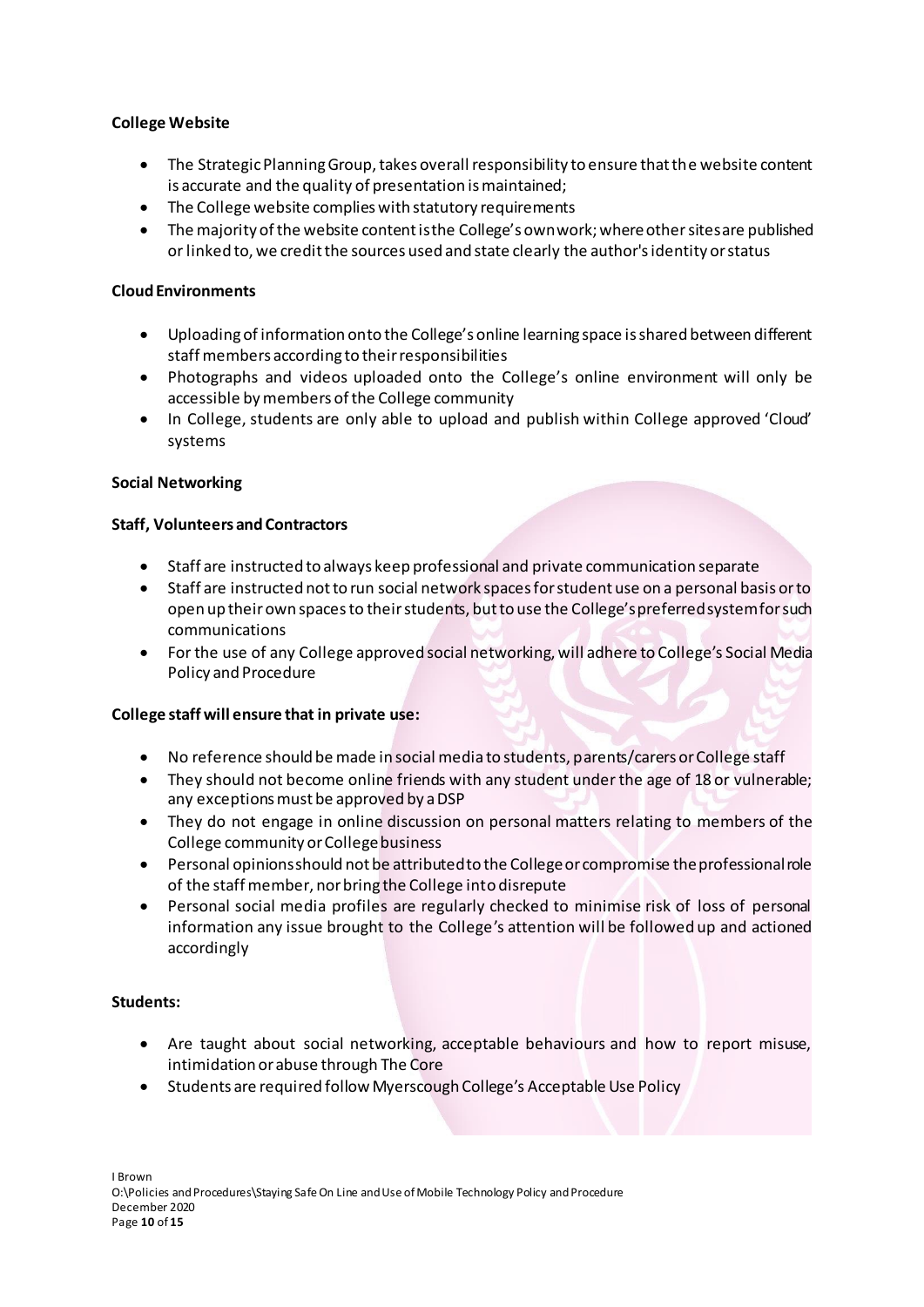#### **Parents:**

• Parents are reminded about social networking risks and protocols through our parental communication and with additional materials when required.

## **CCTV**

- We have CCTV in the College as part of our site surveillance for staff and student safety. The use of CCTV is clearly signposted. We will not reveal any recordings without appropriate permission
- We use specialist lesson recording equipment on occasions as a facility to share best teaching practice. We do not reveal any such recordings outside of the college environment unless approval has been given

## **5. Data Security: Management Information System Access and Data Transfer**

#### **Strategic and Operational Practices**

#### At this College:

- The Director of Corporate Servicesis the Senior Information Risk Officer (SIRO)
- We ensure that staff know how to report any incidents where data protection may have been compromised or to raise safeguarding or prevent concerns
- All staff are DBS checked and records are held in a single central record with annual updating of staff records

#### **Technical Solutions**

- Staff have allocated space on OneDrive and / or SharePoint to store their files and data
- All data stored in SharePoint and OneDrive is encrypted by default
- We require staff to log-out of systems when leaving their computer, but also enforce lock-out after 10 minutes idle time
- All servers are in lockable, secure locations and managed by IT/ DBS-checked staff
- Details of all College-owned hardware is recorded in a hardware inventory
- Details of all College-owned software are recorded in a software inventory
- Disposal of all equipment in scope will conform to [The Waste Electrical and Electronic](http://www.legislation.gov.uk/uksi/2007/3454/pdfs/uksi_20073454_en.pdf)  [Equipment \(Amendment\) Regulations 2007,](http://www.legislation.gov.uk/uksi/2007/3454/pdfs/uksi_20073454_en.pdf) updated in 2019. [Further information](http://www.environment-agency.gov.uk/business/topics/waste/32084.aspx) can be found on the Environment Agency website
- Where any protected or restricted data has been held we get a certificate of secure deletion for any server that once contained personal data

## **6. Equipment and Digital Content**

#### **Mobile Devices (Mobile Phones, Tablets and other Mobile Devices)**

• Mobile devices brought in to College are the responsibility of the device owner. The College accepts no responsibility for the loss, theft or damage of personally-owned mobile devices.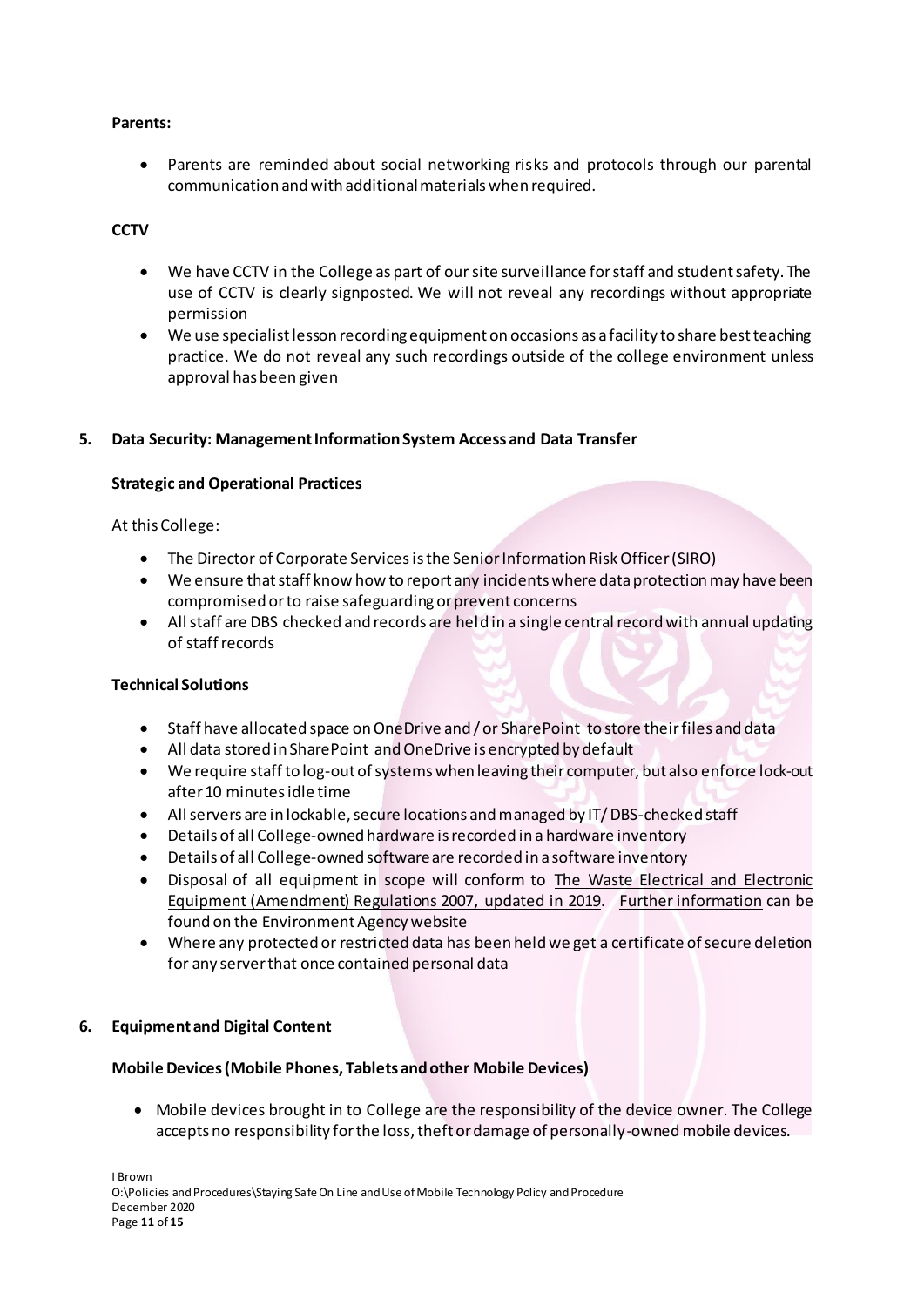- No images or videos or recordings should be taken on mobile devices without the prior consent of the person or people concerned
- All visitors are requested to keep their phones on silent
- The recording, taking and sharing of images, video and audio on any personal mobile device is to be avoided. All mobile device use is to be open to monitoring scrutiny and the DSP is able to withdraw or restrict authorisation for use at any time, if it is deemed necessary
- The College reserves the right to search the content of any mobile devices on the College premises where there is a reasonable suspicion that it may contain illegal or undesirable material, including pornography, violence or bullying. Staff mobiles devices may be searched at any time as part of routine monitoring

## **Storage, Synchronisation and Access**

Personal device accessed with a College owned account:

• The device has a College provisioned account and all app and file use is in line with this policy.

College device accessed with a personal account:

- If personal accounts are used for access to a College owned mobile device, staff must be aware that College use will be synchronised to their personal cloud, and personal use may become visible in College systems and in the classroom
- PIN / ID access to the device must always be made known to the Network Manager
- Exit process when the device is returned, the staff member must log in with personal ID so that the device can be Factory Reset and cleared for reuse

#### **Students' Use of Personal Devices**

- Phones and devices must not be taken into examinations. Students found in possession of a mobile device during an exam will be reported to the appropriate examining body. This may result in the student's withdrawal from either that examination or all examinations
- Students should protect their phone numbers by only giving them to trusted friends and family members. Students will be instructed in safe and appropriate use of mobile phones and personally-owned devices and will be made aware of boundaries and consequences

#### **Staff Use of Personal Devices**

- Staff should not use their own personal mobile phones or devices in a professional capacity, such as for contacting students, young people or their families within or outside of the College setting
- Staff will be issued with a College mobile phone where contact with students, parents or carers is required, for instance for off-site activities
- Staff should not use personally-owned devices, such as mobile phones or cameras, to take photos or videos of students and will only use work-provided equipment for this purpose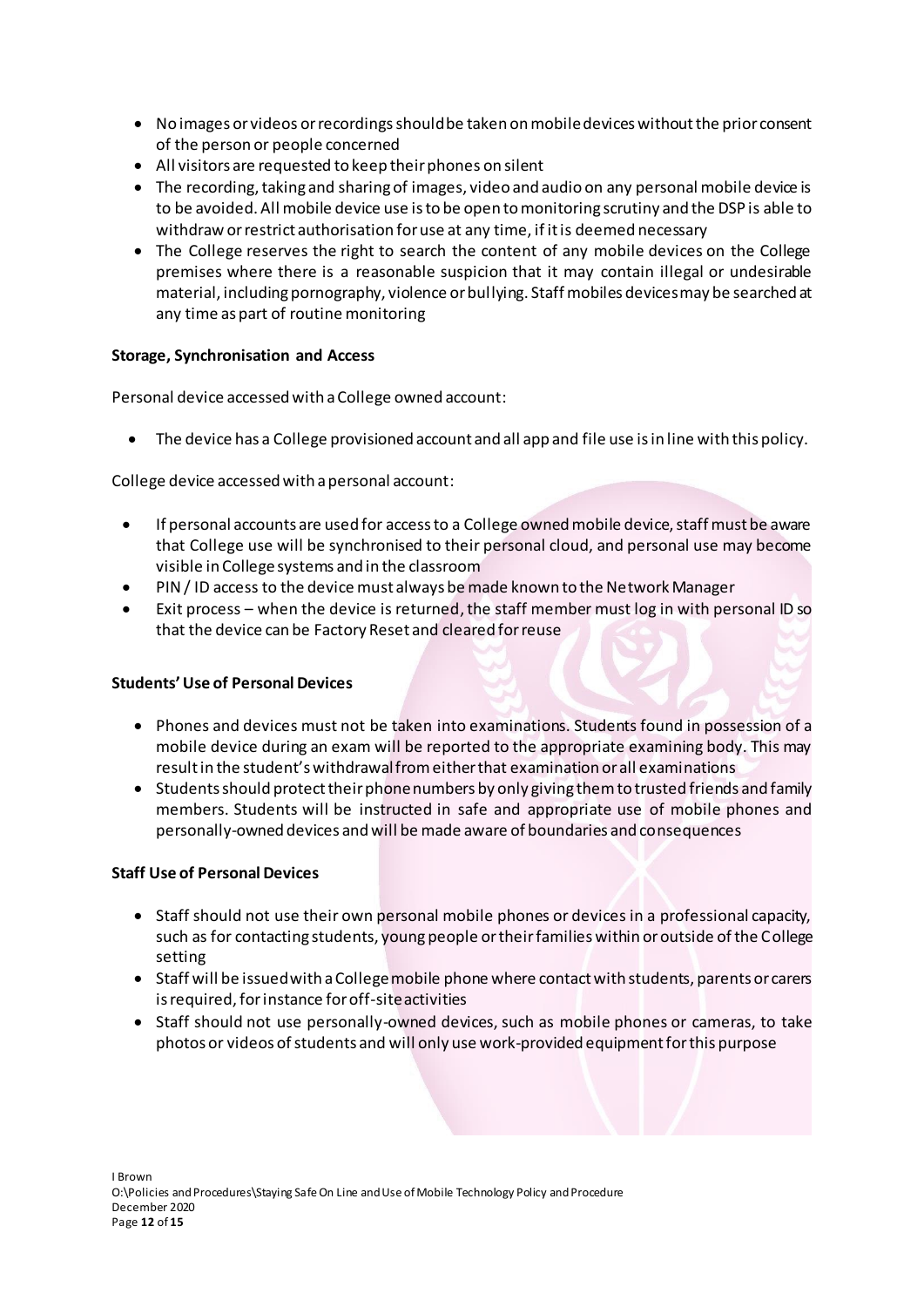## **Digital Images and Video**

In this College:

- We gain parental/carer permission for use of digital photographs or video involving their child as part of the learner agreement form at enrolment
- We do not identify students in online photographic materials or include the full names of students in the credits of any published College produced video materials/DVDs; unless permission has been granted
- Staff are aware of the College's Acceptable Use Policy and this includes a clause on the use of mobile phones/personal equipment for taking pictures of students
- If specific pupil photos (not group photos) are used on the College web site, in the prospectus or in other high profile publications, the College will obtain individual parental or learner permission for its long term, high profile use
- The College restricts access to social networking sites during normal lesson times
- Students are taught about how images can be manipulated in their online safety education programme and also taught to consider how to publish for a wide range of audiences which might include governors, parents or younger students
- Students are advised to be very careful about placing any personal photos on any social online network space. They are taught to understand the need to maintain privacy settings so as not to make public, personal information
- Students are taught that they should not post images or videos of others without their permission. Students are advised about the risks associated with providing information with images (including the name of the file), that reveals the identity of others and their location. Students are advised on the need to keep their data secure and what to do if they are subject to bullying or abuse

## **Staying Safe Online**

## **Advice for Students:**

The internet is all encompassing. It can lay the world at our feet; but just as in the real world, not every internet user has our best interests at heart. There are people out there who want to steal from you or inflict damage to your computer, tablet or phone:

- They want to steal your identity so they can commit crimes and implicate you
- They want to sell you things that don't exist or make you do things you don't want to
- They also want to take over your computer or phone and use it when you're not looking. Stay safe and follow the tips below to help you stay safe
- you answer emails, texts or phone calls,make sure you keep your location and identity private, unless you really know the person well
- Never disclose personal information. If they just know your birthday or your pet's name, they might use these things to impersonate you
- Keep your passwords safe. Anyone who has your password can go into your site or your online presence and corrupt your data
- If you are using a computer in an Internet Café, or one that belongs to someone you don't know – be careful. They can have things like 'spyware' on them. This takes your details secretly and passes it on to people who may cause you harm or upset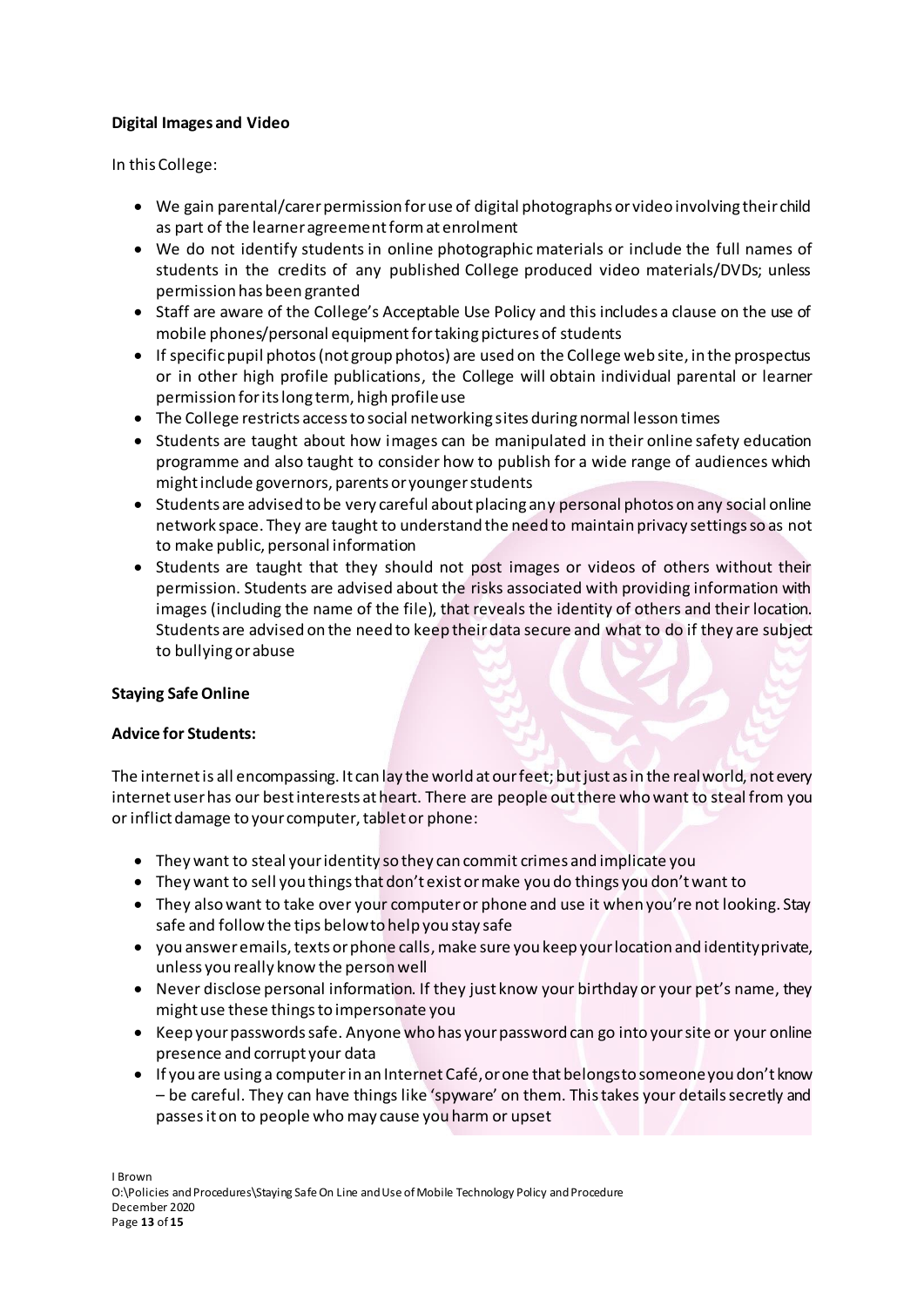- Spyware records what letters and numbers you have pressed on the keyboard (like passwords) and sends it to whoever set the key logger up. Think carefully about the information you are sending on these public computers and try to avoid giving any really personal information when using devices that aren't your own
- They may have viruses too, so if you send a friend an email you could infect them as well
- Your personal equipment a phone or a computer, contains lots of your private information; messages, photographs, homework, phone numbers, texts and other things you like. If you leave them unlocked, anyone can see these things. They could delete, steal or publish them online without your knowledge. Always lock your devices when you're not using them
- Passwords are good way of staying safe but, you can't rely on just one. Have a different password for each system you use. If you only have one password and someone finds out what it is, they will be able to access all of your sites, computers and phones
- Do not use applications that suggest "remember password for this site". The risk will be that the next person that uses your computer will have access to your account. Passwords are there to protect you, if you let the site, the browser or your computer rememberit there's no point having it
- Don't give away details about yourself and don't share things like your birthday or where you live
- Be wary of using any Open or Public Wi-Fi signal. They may not be secure and this may allow hackers to gain access to your device your device
- Ensure that you only download apps from the official store for your device. Apps are useful but unless they come from a known source, they may not be safe. Apps can harm your phone or device in a similar way to viruses.

## **Documents Associated with this Policy**

Child Protection and Safeguarding Policy and Procedure Acceptable Use Agreement (Staff) Acceptable Use Policy (Students)